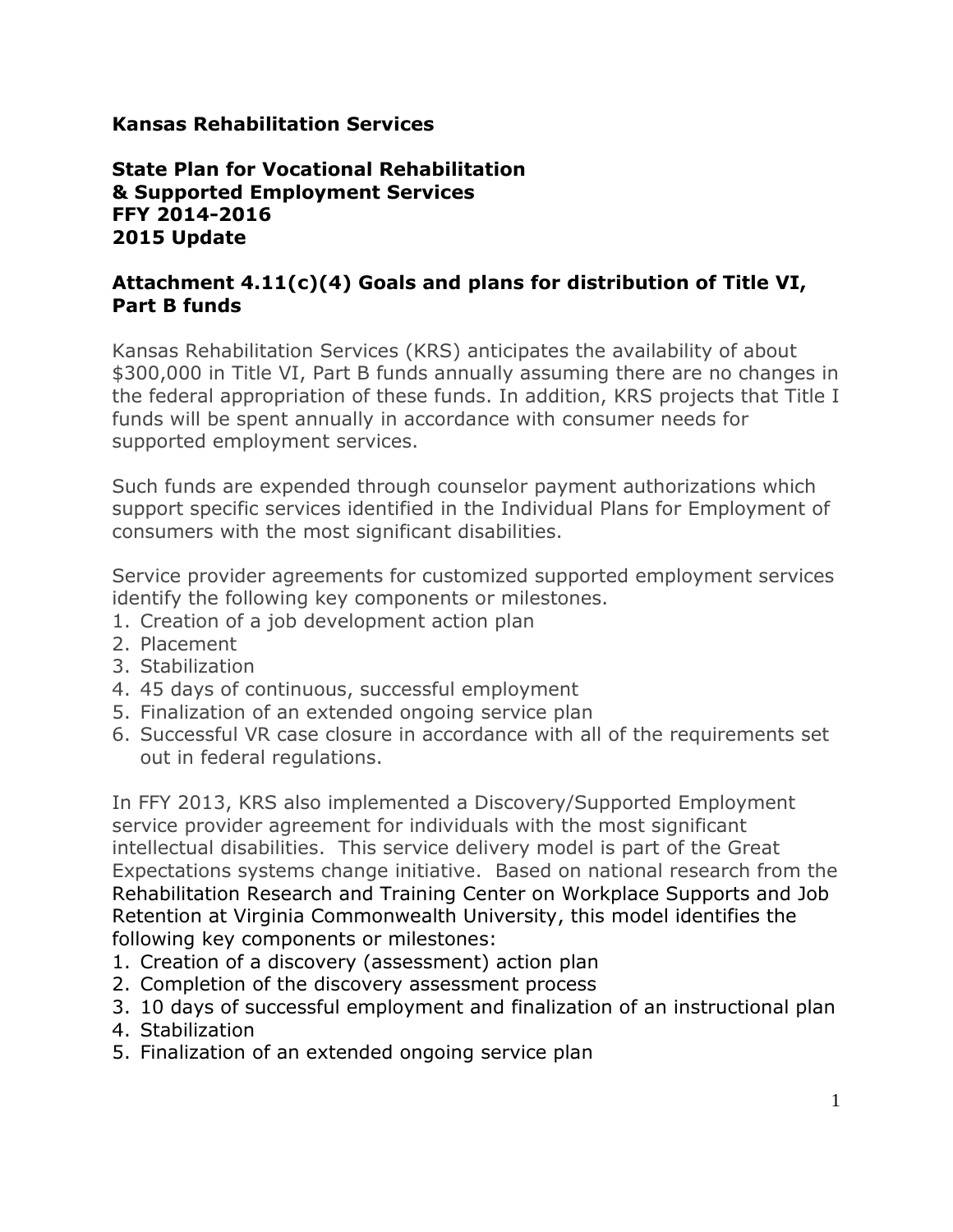6. Successful VR case closure in accordance with all of the requirements set out in federal regulations

Individualized job coaching may also be provided through separate service provider agreements.

# **Goals and priorities**

KRS has established the following goals and indicators related to supported employment services in Kansas.

### **Goal #1: Individual job placements in competitive, integrated employment will meet the vocational goals and priorities of persons served.**

To support achievement of Goal #1, KRS will maintain or improve performance on the following indicators.

Indicator 1.1: Number of persons served with supported employment plans (Title I and/or Title VI). Baseline FFY 2011: 693 FFY 2013: 800

Please note: Indicators previously separated number of persons served in supported employment by funding source. However, since KRS uses Title I funds for supported employment to supplement the limited Title VI funding, these indicators have been combined.

- Indicator 1.2: Number of persons rehabilitated after receiving supported employment services through any funding sources (Title I and/or Title VI). Baseline FFY 2011: 110 FFY 2013: 145
- **Goal #2: An effective network of service providers will offer quality, cost effective services resulting in measurable competitive, integrated employment outcomes**.

To support achievement of Goal #2, KRS will maintain or improve performance on the following indicators.